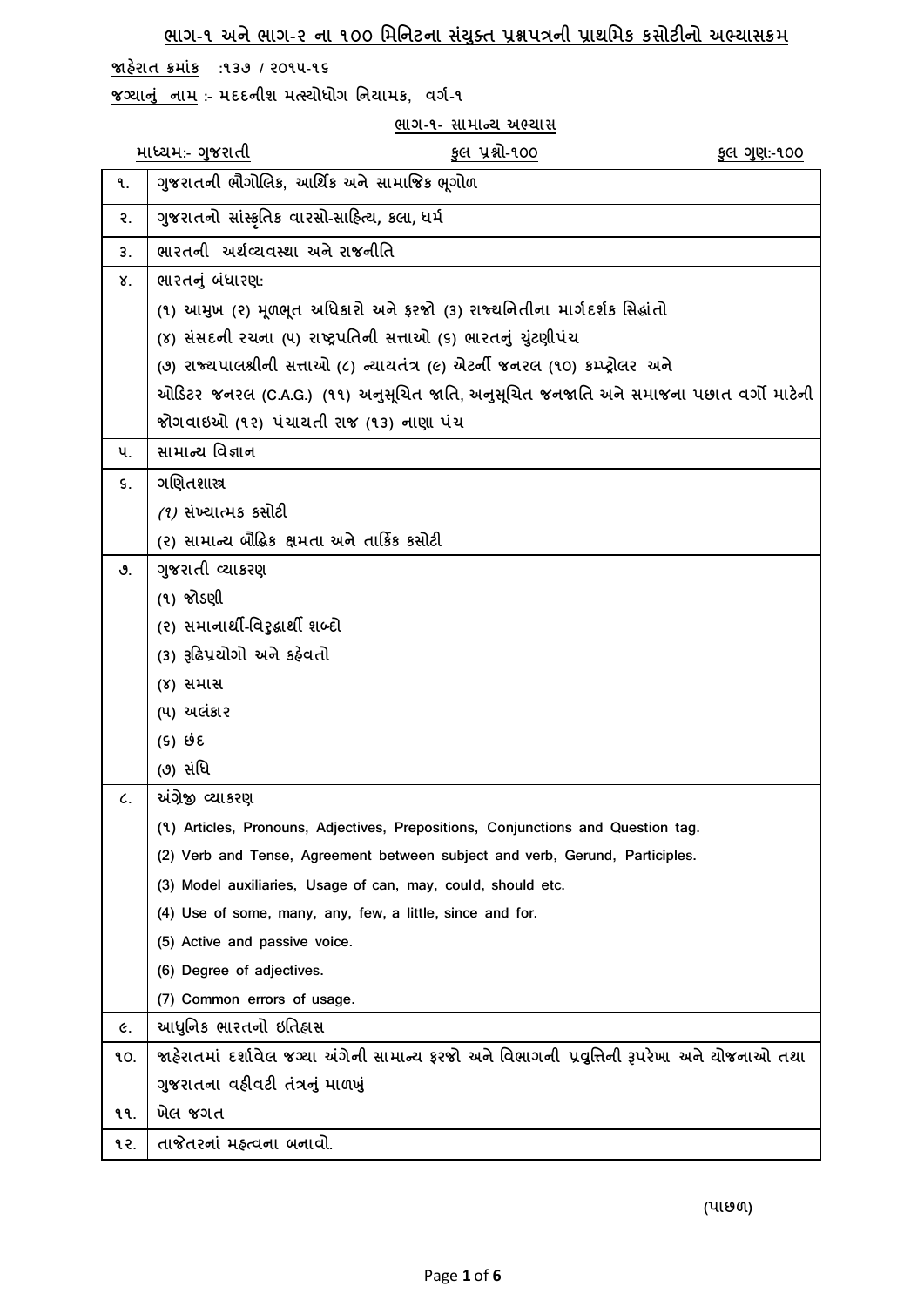# **ભાગ-૨ (Part-2) New Revised Syllabus Syllabus for the Preliminary Test for the recruitment of Assistant Director of Fisheries (Technical), Class-I, Advt. no. 137/ 2015-16 Total Questions-100 Total Marks- 200 Medium: English**

# **1. Aquaculture**

Definition, scope and History of aquaculture. Various Systems of aquaculture. Extensive, semi-intensive, intensive and super intensive aquaculture in different types of water bodies. Pre-stocking and post stocking pond management. Major candidate species and Criteria for selection of candidate species for aquaculture. Water and soil quality in relation to fish production and estimation of productivity. Physical, chemical and biological factors affecting productivity of ponds. Nutrition, health management and economics. Fresh Water aquaculture, coastal aquaculture, Mari culture and brackish water aquaculture.

# **2. Aquaculture Engineering**

Land survey, Farm-types and objectives, Location, design and construction of hatcheries, race ways and farm complex. Tide-fed / pump fed farms, creeks, estuarine and marine water source utilization. Open canals and their types. Sluices and gates. Earth work calculation. Design and construction of ponds and dykes. Tidal influences and maintenance; Effect of seepage and evaporation and their control.

**3. Finfish and Shellfish:** Anatomy, Taxonomy, Physiology and Biology. Breeding and Hatchery Management. Diseases and Management.

# **4. Fish Nutrition and Feed Technology**

Nutritional requirements of cultivable fish and shellfish. Feed: formulation and manufacturing. Forms, additives, storage, evaluation, Feeding devices and methods. Non-conventional feed ingredients and anti-nutritional factors. Digestive enzymes, feed digestibility. Factors affecting digestibility. Nutritional deficiency diseases.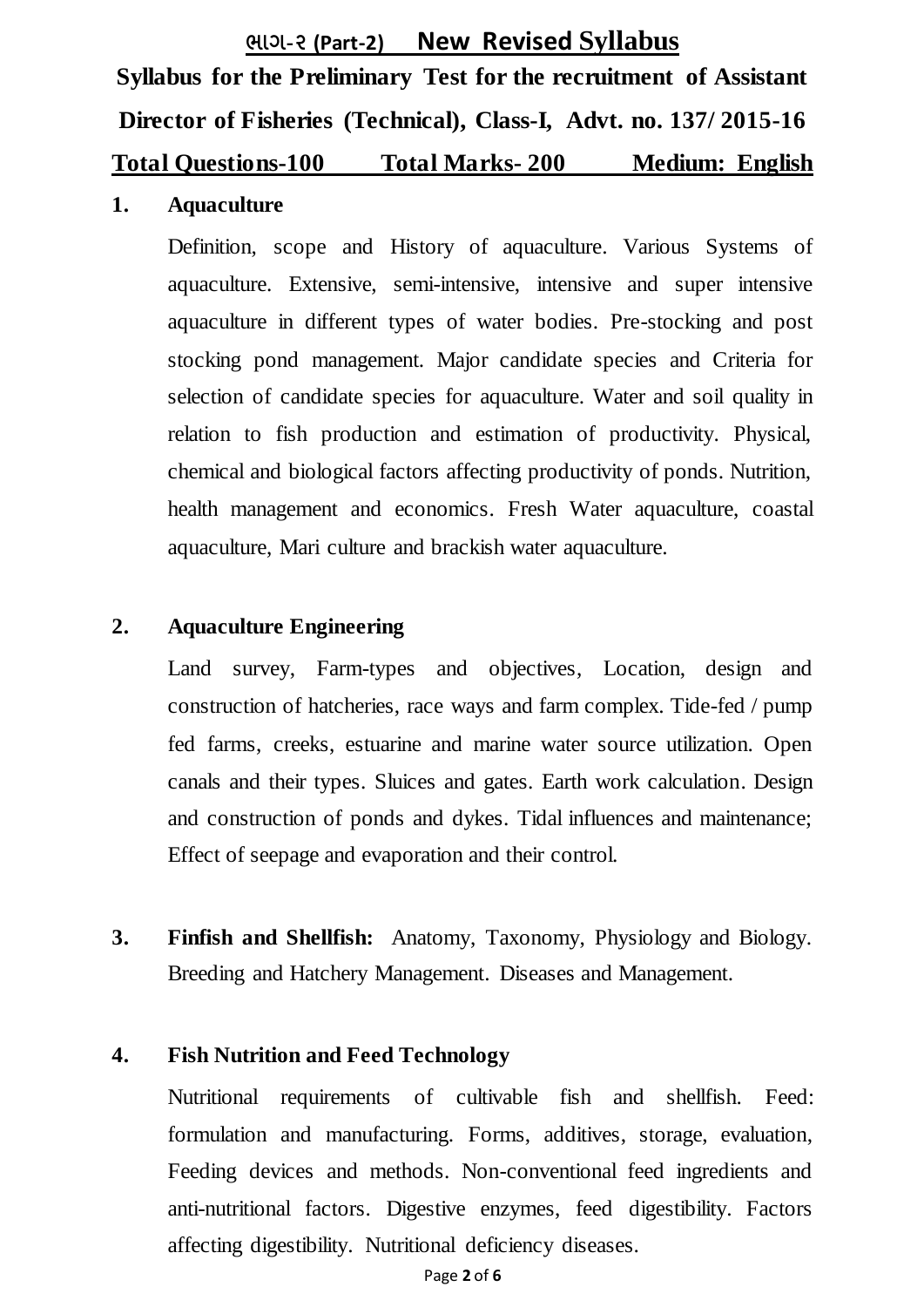#### 5. **Fish Genetics and Breeding**

Principles of genetics and breeding, Gene and chromosome as unit of inheritance, Structure of genetic material. Chromosomal structure and aberrations. Laws of inheritance. Linkage and crossing over. Sex determination. Chromosome and gene manipulation. Population parameters. Gene and genetic frequency. Hardy-Weinberg law and its significance. Inbreeding and its consequences. Selection methods and breeding plans. Heritability and significance.

#### **6. Culture of Fish Food Organisms**

Candidate species of phytoplankton and zoo plankton as food organisms of freshwater and marine species. Tropic potentials- proximate composition of live feed. Biology and culture requirements of important live food organisms. Green algae, blue-green algae, spirulina, diatoms, infusoria, rotifers, cladocerons, tubifex, brine shrimp, chironomids. Culture of earthworms, bait fish and forage fish.

# **7. Fish Microbiology and Quality Assurance**

Micro-organisms in fish; intrinsic and extrinsic parameters of fish that affect microbial growth. Characteristics of phychrophiles, halophile and thermophiles, their role in spoilage, food poisoning. Determining incidence and types of microorganisms and their products in fish. Types of spoilage of fish, semi processed and processed fishery products, Indices of fish sanitary quality, Concept of Quality Management; TQM, SSOP, GMP; ISO and Codex Alimentarius; HACCP, Microbiological standards and criteria, BIS and codex standards for fish and fishery products. Process water quality. Fish plant sanitation. Disinfectants, detergents and cleaning schedule. Biochemical Techniques and Instrumentations.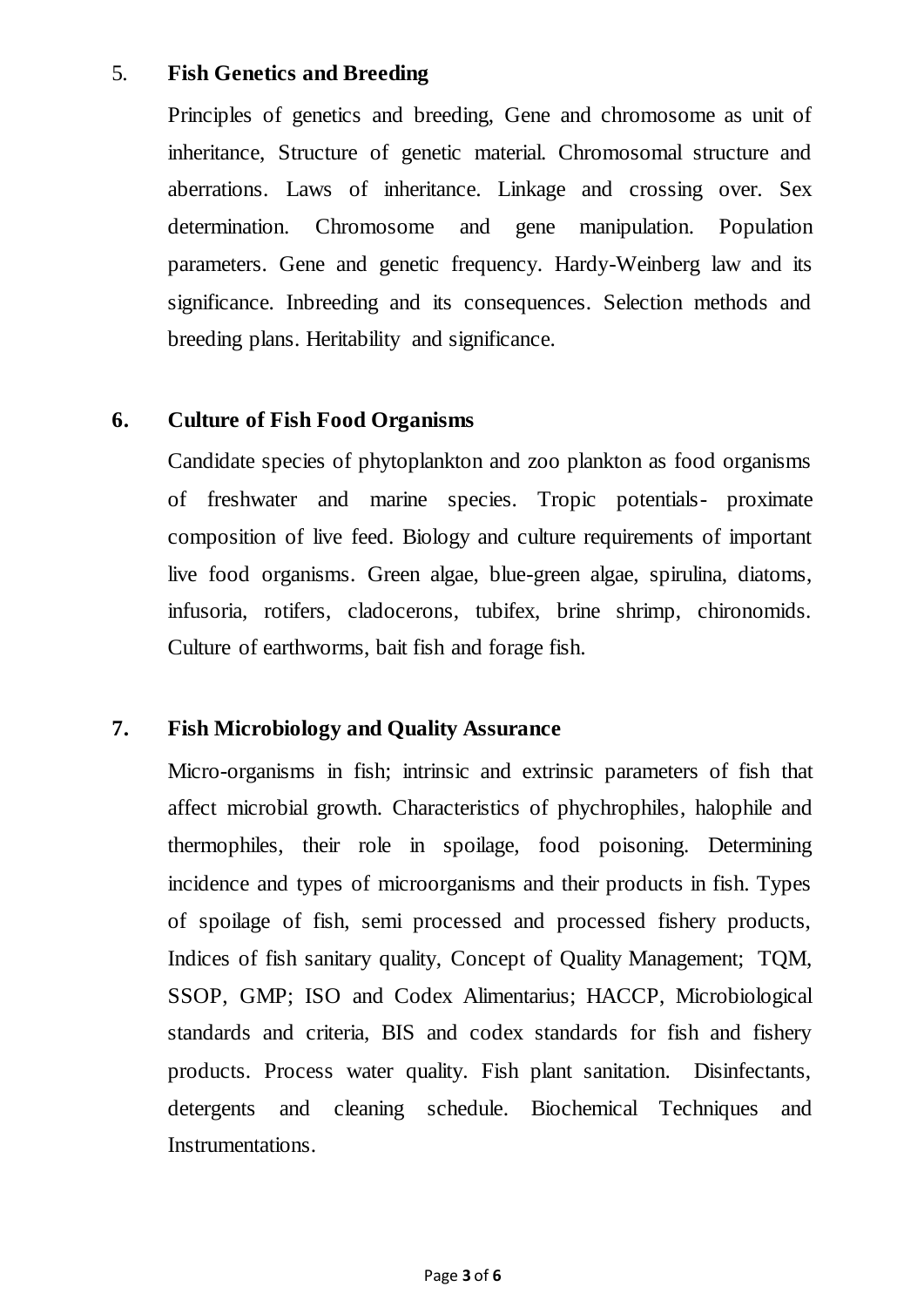#### **8. Fish Products and By-Products Technology**

Principle of fish preservation by different methods. Preservation of fish by traditional methods. Principles and methods of preparation of various fish paste products. Fish muscle structure, myofibriller protein and their role in elasticity formation. Extruded products. Fish protein concentrate. Fish hydrolysate, partially hydrolyzed and deodorized fish meat, functional fish protein concentrate and their incorporation to various products. Fish meal and oil. Dry reduction and wet reduction methods. Fish maws, shark leather, Chitin, chitosan, fish glue, fish gelatin, isinglass, pearl essence, shark fin rays, beach de mer, and biochemical and pharmaceutical products. Utilization of seaweeds. Diversified fish products. Value addition, HACCP in safe products production. Capture Fisheries, Culture Fisheries, Fisheries Resources of Gujarat.

# **9. Refrigeration and Equipment Engineering**

Fishing vessel auxiliary systems, Fish finding equipments, Fish processing equipments. Different types of ice making machinery, brine tank, brine solution; leak detection arrangements; operation of various machinery used in freezing; machinery for sausage making, canning, fish products, by-products and packaging. Special equipment for freezedrying; irradiation and cryogenics; general maintenance of freezing plant, cold storage and ice plant.

# **10. Freezing Technology**

Introduction, handling and of preservations fresh fish, Chilling and Freezing of fish, Changes that occur during frozen storage, protective treatments, thawing of frozen fish, Transportation of frozen fish, cold chain, quality control, HACCP in freezing industry.

# **11. Canning and Fish Packaging Technology**

Introduction to canning principle. Historical developments. Containers, Steps in canning, Thermal processing, Fo- value. Canning of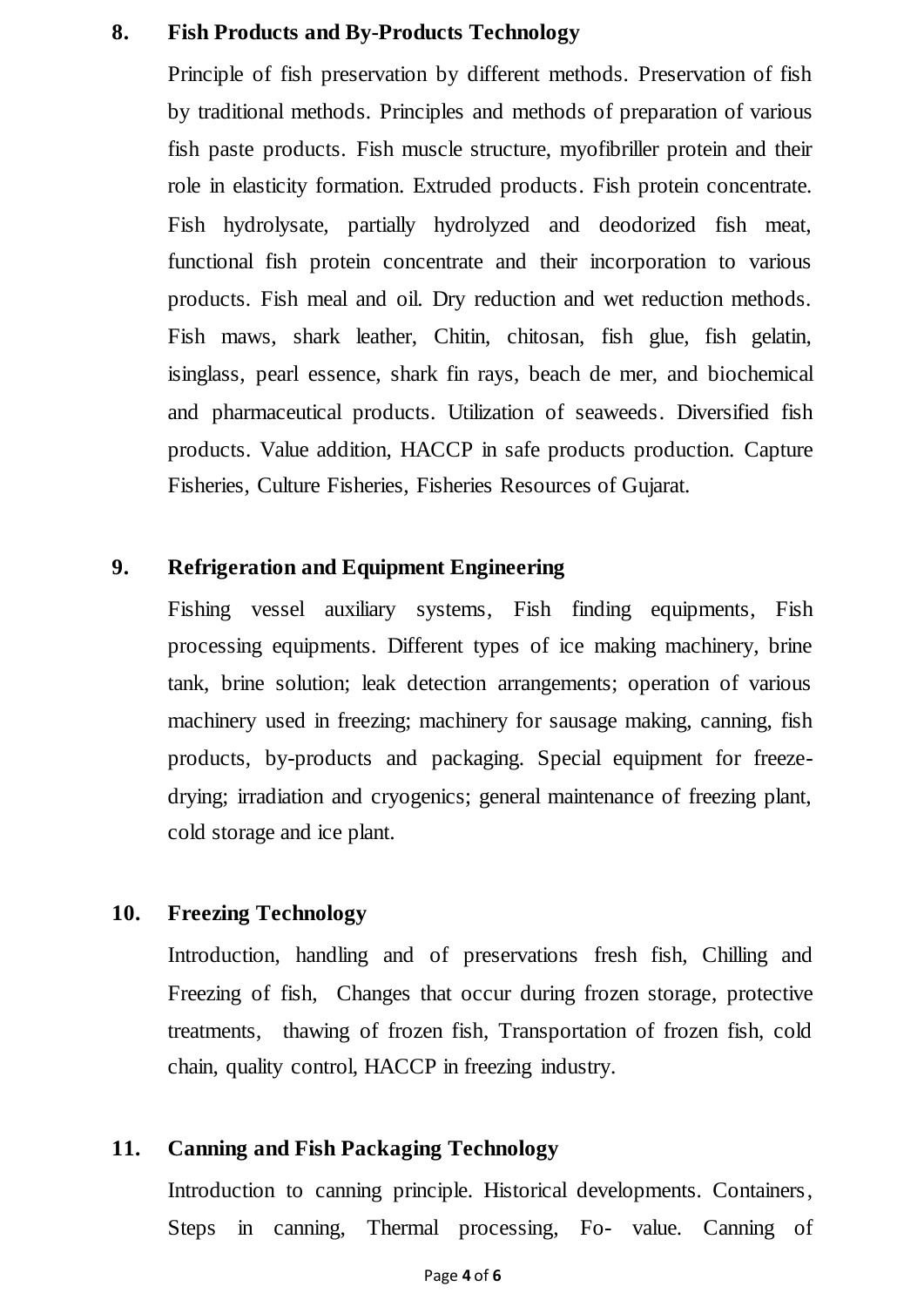commercially important fishes, shellfishes and other food productssalient features. Retort pouch packing, HTST process and aseptic packing, spoilage of canned foods. Introduction to food packagingobjectives and requirements. Characteristics and testing of various packaging materials. Environmental aspects of food packaging.

#### **12. Marine Fisheries**

Basic concepts of Marine Biology. Classification and definition of fishery zones and fishery resources of world. Overview of marine fisheries resources of the world and India. Major exploited marine fisheries of India, their developmental history and present status. Potential marine fishery resources of the India's EEZ. GIS and Remote sensing in marine capture fishery. Ecology and Biodiversity.

# **13. Ornamental Fish Production and Management**

World trade of ornamental fish and export potential. Different varieties of exotic and indigenous fishes. Principles of a balanced aquarium. Fabrication, setting up and maintenance of freshwater and marine aquarium. Aquarium accessories and decoratives. Aquarium fish feeds. Dry, wet and live feeds. Breeding and rearing of ornamental fishes. Broodstock management. Application of genetics and biotechnology for producing quality strains. Management practices of ornamental fish farms. Common diseases and their control. Conditioning, packing, transport and quarantine methods. Trade regulations and wild life act in relation to ornamental fishes.

**14. Concept of** Inland Fisheries, Fishing Craft Technology, Fish Population Dynamics and Stock Assessment, Fishing and Gear technology, Fish Biotechnology and Bioinformatics.

#### **15. Fisheries Extension Education**

Introduction, concepts, objectives and principles; History and role of